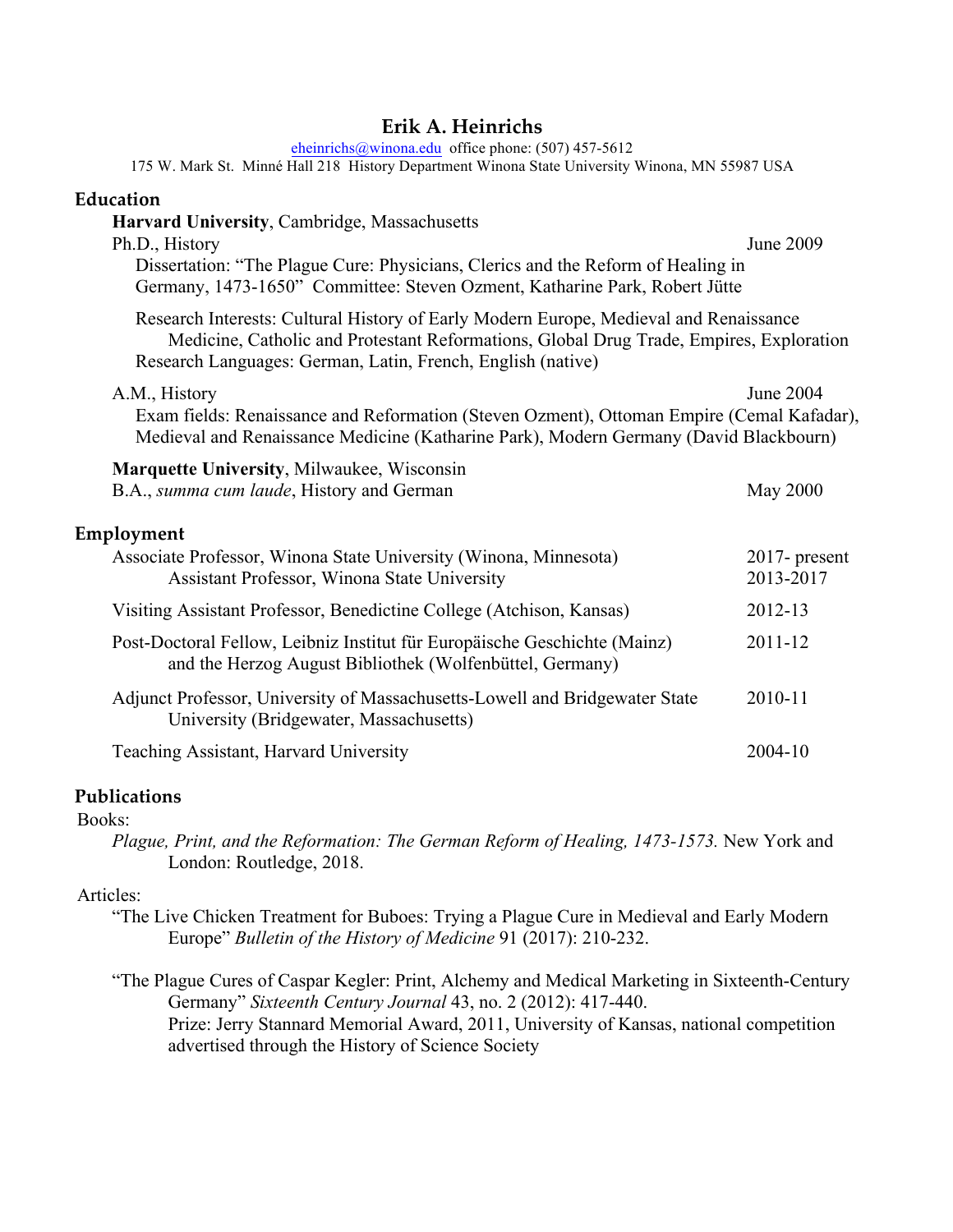Book Reviews:

- Book Review: Peter Burschel, *Erfindung der Reinheit: eine andere Geschichte der frühen Neuzeit*. Göttingen: Wallenstein Verlag, 2014. *Sixteenth Century Journal*, 46, no. 3 (2015): 825
- Book Review: *Secrets and Knowledge in Medicine and Science, 1500-1800* ed. Elaine Leong and Alisha Rankin Aldershot: Ashgate, 2011. *Sixteenth Century Journal* 43, no. 2 (2012): 480-81

# **Fellowships and Honors**

| 2014-15                                  |
|------------------------------------------|
| 2011-12                                  |
|                                          |
| 2011                                     |
| 2008-09                                  |
| 2007                                     |
| 2005-06                                  |
| 2004                                     |
| 2003                                     |
| 2002                                     |
| 2000-01                                  |
|                                          |
|                                          |
|                                          |
|                                          |
| Fall 2013, 2014, 2016                    |
| Spring 2014, 2015, 2016, 2017, Fall 2015 |
| Spring 2017                              |
|                                          |
|                                          |
| Spring 2016 (second half of course)      |
| Spring 2015                              |
| Spring 2014, 2016                        |
| Fall 2014, 2016                          |
| Fall 2013, 2015                          |
|                                          |
| Spring 2013                              |
|                                          |
|                                          |
|                                          |
| Fall 2012                                |
|                                          |
|                                          |
|                                          |
| Spring 2011                              |
|                                          |

The Reformation and Wars of Religion (upper-level course) Fall 2010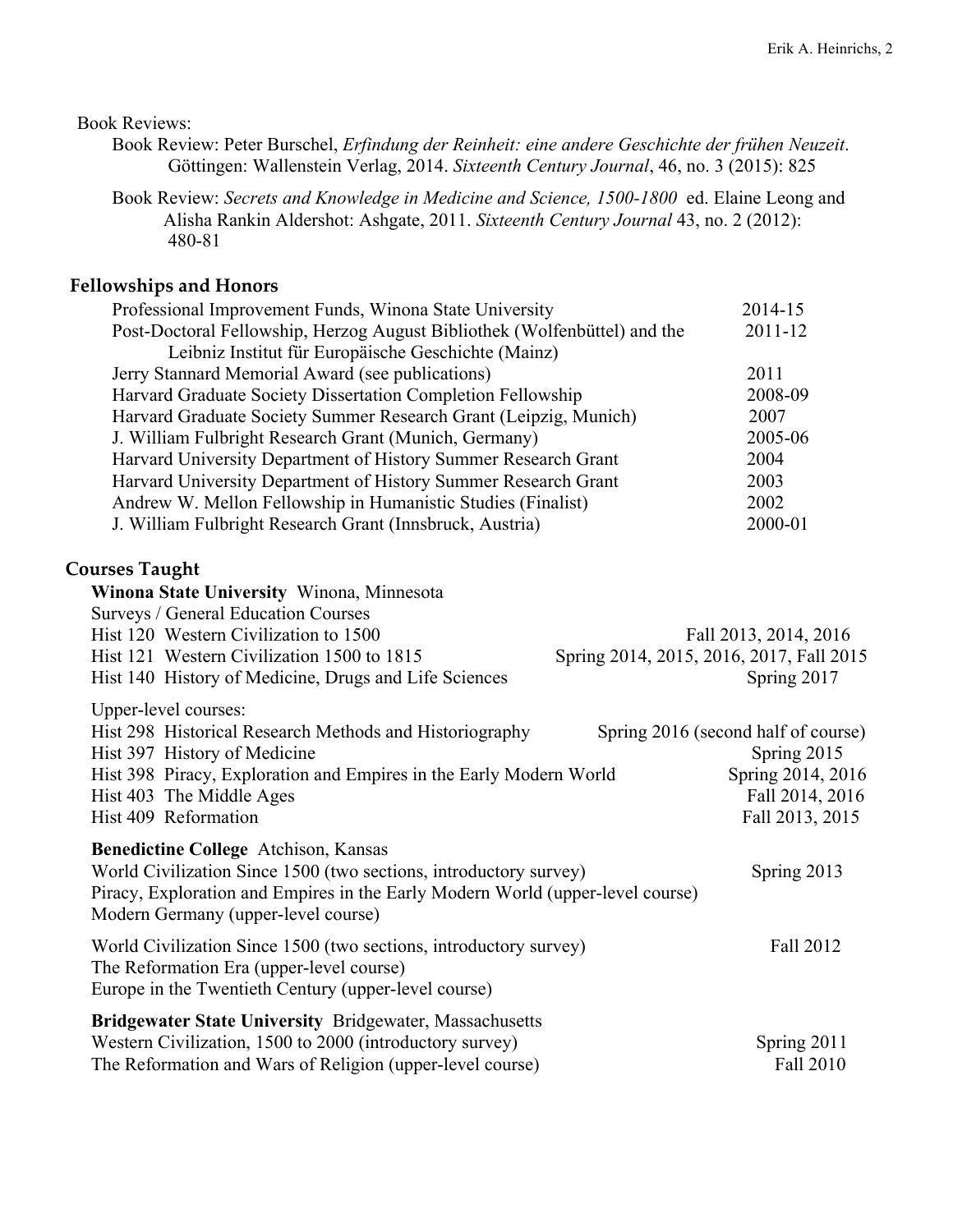| University of Massachusetts, Lowell Lowell, Massachusetts<br>Modern Germany, 1871 to 2000 (upper-level course)<br>Western Civilization, Antiquity to 1715 (introductory survey)     | Spring 2011<br>Fall 2010           |
|-------------------------------------------------------------------------------------------------------------------------------------------------------------------------------------|------------------------------------|
| <b>Courses Assisted</b> (in order of frequency)                                                                                                                                     |                                    |
| Harvard University Cambridge, Massachusetts                                                                                                                                         |                                    |
| The Protestant Reformation (general education curriculum)<br>Prof. Steven Ozment                                                                                                    | Fall 2010, Spring 2010, 2008, 2005 |
| Western Societies, Politics, and Cultures, Antiquity to 1650 (intro. survey)<br>Profs. Angeliki Laiou, Emma Dench, Christopher Jones, Steven Ozment                                 | Fall 2007, 2006, 2004              |
| Western Societies, Politics, and Cultures, 1650 to present (intro. survey)<br>Profs. David Blackbourn, Peter Gordon                                                                 | Spring 2007, 2005                  |
| Early Modern Britain, 1485-1714 (upper-level course, Harvard Extension School)<br>Prof. David Smith                                                                                 | Fall 2009                          |
| The Darwinian Revolution, 1750-2000 (history of science, general education curriculum)<br>Prof. Janet Browne                                                                        | Spring 2008                        |
| Modern Germany, 1871-2000 (upper-level course)                                                                                                                                      | Spring 2007                        |
| Prof. Uta Poiger, University of Washington-Seattle                                                                                                                                  |                                    |
| The Second World War (general education curriculum)<br>Prof. Charles Maier                                                                                                          | Fall 2004                          |
| <b>Conference Papers and Invited Presentations</b><br>"Not Paracelsus: The Forgotten Reformation of German Plague Medicine"<br>Sixteenth Century Society Conference (Milwaukee, WI) | October 2017                       |
| "Plague Treatises and the German Reformation: The Reform of Healing in Print"<br>International Congress on Medieval Studies (Kalamazoo, MI)                                         | May 2017                           |
| "The Live Chicken Cure for Plague Buboes: Medical Experimentation in Late Medieval<br>and Early Modern Europe" History of Science Society (Chicago, IL)                             | November 2014                      |
| "German Medicines for German Bodies: Medical Localism as Medical and Cultural Reform<br>after 1500" Sixteenth Century Society Conference (San Juan, Puerto Rico)                    | October 2013                       |
| "Revolt and Reform in Plague Medicine in Northern Europe, 1500-1550"<br>Leibniz Institut für Europäische Geschichte (Mainz, Germany)                                                | May 2012                           |
| "Universal Medicine Germanized: Novel Medicines in the Sixteenth Century"<br>Renaissance Colloquium, Humboldt Universität (Berlin, Germany)                                         | November 2011                      |
| "Prophet and Salesman: The Physician's New Persona in an Age of Print, Alchemy, and<br>Reformation" International Congress on Medieval Studies (Kalamazoo, MI)                      | May 2009                           |
| "Protestant Medicine?: Curing the Plague in Reformation Germany"<br>Sixteenth Century Society Conference (St. Louis, MO)                                                            | October 2008                       |
| "Caspar Kegler: Proprietary Medicine, Alchemy, and the Popular Press in early modern<br>Germany" German Historical Institute Doctoral Seminar (Berlin, Germany)                     | May 2008                           |
| "The Physician as Charlatan in early modern Germany"<br>The Charlatan in Early Modern Europe (Princeton University)                                                                 | <b>May 2008</b>                    |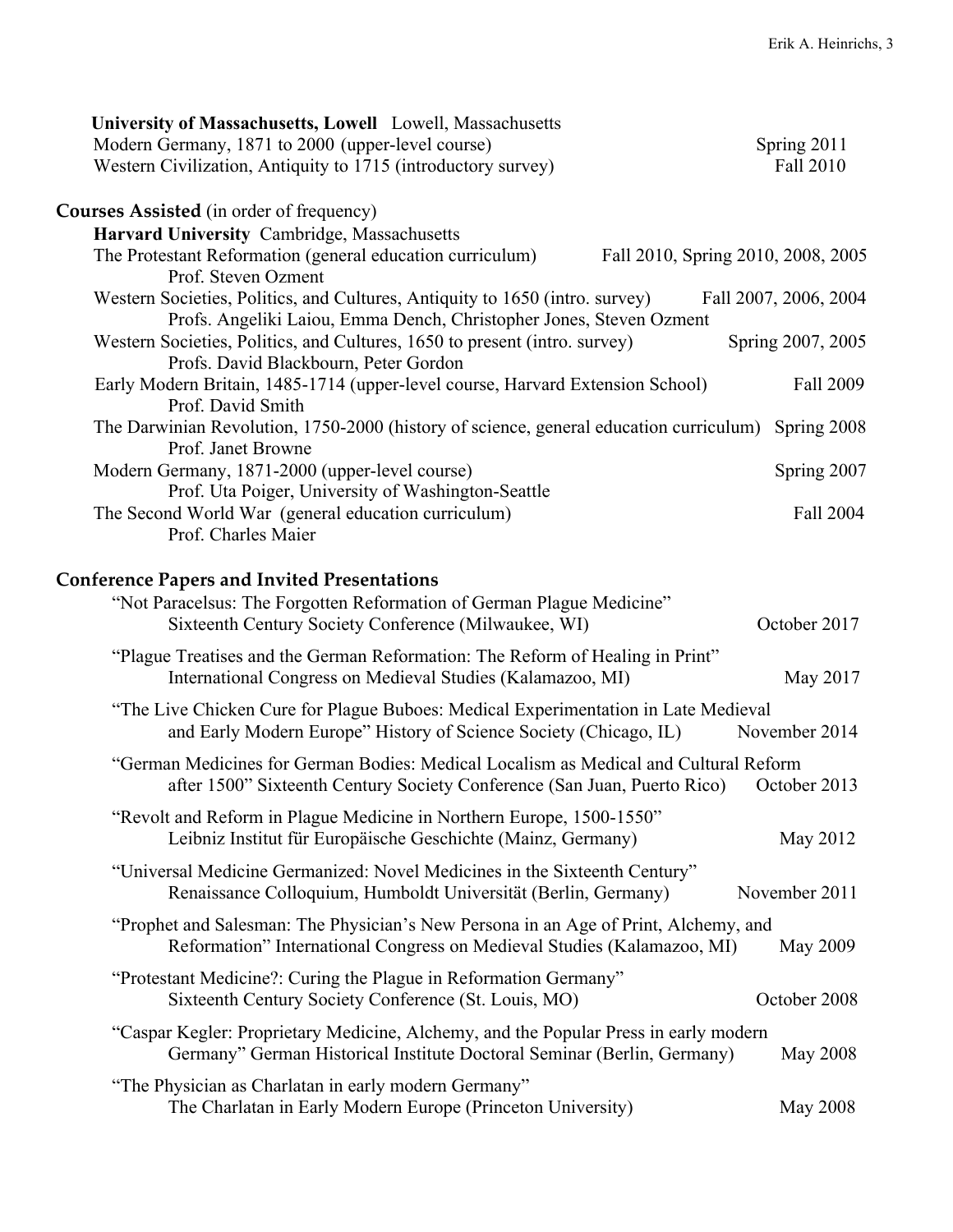| "Plague and Religious Reform: Ambrosius Jung, Urbanus Rhegius and the Reformation in<br>Augsburg" Sixteenth Century Society Conference (Minneapolis, MN)                                                                                                                                                                                                                                                                                                                                             | October 2007  |
|------------------------------------------------------------------------------------------------------------------------------------------------------------------------------------------------------------------------------------------------------------------------------------------------------------------------------------------------------------------------------------------------------------------------------------------------------------------------------------------------------|---------------|
| "The Live Chicken Remedy for Buboes: Plague Medicine and Progress, 1348 to 1714"<br>Early Sciences Working Group (Harvard University)                                                                                                                                                                                                                                                                                                                                                                | April 2007    |
| "Spiritual Medicine for the Plague: German plague pamphlets and the Reformation"<br>Early Modern History Workshop (Harvard University)                                                                                                                                                                                                                                                                                                                                                               | November 2006 |
| "Religion and Medicine in early modern German Pestschriften" Institut für Geschichte<br>der Medizin der Robert Bosch Stiftung (Stuttgart, Germany)                                                                                                                                                                                                                                                                                                                                                   | May 2006      |
| <b>Community Speaking Events</b>                                                                                                                                                                                                                                                                                                                                                                                                                                                                     |               |
| "Reformation 500: Things You May Not Know about Martin Luther"<br>Central Lutheran Church ELCA Winona, MN<br>"The 500-Year Anniversary of the 95 Theses"                                                                                                                                                                                                                                                                                                                                             | October 2017  |
| Pilgrim House Unitarian Universalist Fellowship Arden Hills, MN                                                                                                                                                                                                                                                                                                                                                                                                                                      | January 2017  |
| "From Plague to Plainview: The Story of Early Brand-Name Medicines"<br>Winona County History Center Winona, MN                                                                                                                                                                                                                                                                                                                                                                                       | June 2015     |
| History Department, Co-Director of Social Science History Teaching Track, 2013-17<br>History Department, Scholarship Committee, 2014-17<br>History Department, Co-Advisor to the Student History Association, 2014-17<br>History Department, Latin America Search Committee, 2014-15<br>History Department, Curriculum Committee, 2013-14<br>Academic Affairs and Curriculum Committee (A2C2), department representative, 2014-17<br>Sustainability Committee, 2014-17<br>Library Committee, 2013-17 |               |
| <b>Other Relevant Experience</b><br>"Prints and the Pursuit of Knowledge in Early Modern Europe" (Harvard University)<br>Major exhibition on Renaissance printmaking and science in northern Europe<br>Translated Nuremberg civic documents, 1474-1633, project leader Susan Dackerman                                                                                                                                                                                                               | 2008          |
| Harvard University Early Modern History Workshop<br>Forum for early modern historians to present work in progress                                                                                                                                                                                                                                                                                                                                                                                    | 2006-07       |
| J. William Fulbright Grant to Germany<br>Graduate research, affiliation with the Ludwigs-Maximillian Universität (Munich)<br>German Advisor: Prof. Robert Jütte, Institut für Geschichte der Medizin der Robert Bosch<br>Stiftung, Stuttgart, Germany                                                                                                                                                                                                                                                | 2005-06       |
| Holy Family Catholic High School Victoria, Minnesota<br>Social Studies Teacher, United States History and A.P. Government and Politics                                                                                                                                                                                                                                                                                                                                                               | 2001-02       |
| J. William Fulbright Grant to Austria<br>Post-undergraduate research, affiliation with the Leopold-Franzens Universität Innsbruck<br>Austrian Advisor: Prof. Heinz Noflatscher                                                                                                                                                                                                                                                                                                                       | 2000-01       |